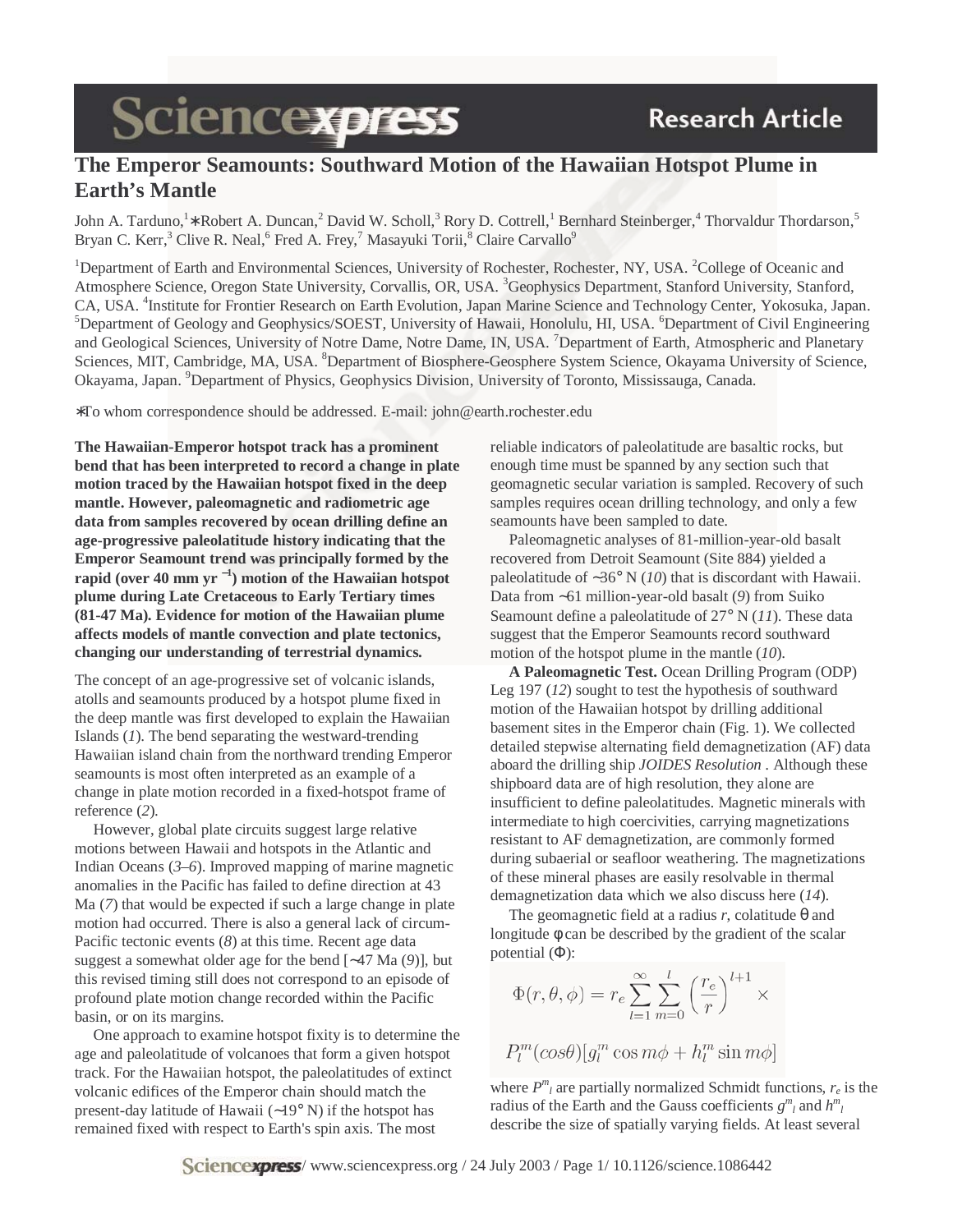millenia must be sampled such that the axial dipole term  $(g<sup>1</sup><sub>0</sub>)$ becomes dominant, allowing an estimate of the paleolatitude.

We use the angular dispersion of inclination averages (*15*) from independent lava flows (inclination groups) and compare this with global lava data of the same age (*16*) to examine whether secular variation has been adequately sampled (*14*, *17*). Observations of the physical aspects of the lava flows, as well as petrologic and geochemical data are used to group cooling units into lava units (*12*, *14*).

Marine sediments can also provide useful paleolatitude information, but they generally provide only minimum values of paleolatitude because of potential compaction-induced inclination flattening (*18*). Sediment magnetizations, however, can record significant time intervals. Similarly, chemical remanent magnetizations (CRM), carried by minerals formed during weathering, can preserve stable magnetizations that provide insight into the time-averaged field.

**Koko Seamount (Site 1206).** Site 1206 (Fig. 1) was positioned on the southeastern side of the lower summit terrace on Koko Seamount using crossing underway seismic profiles (fig. S1). The base of the thin sediment cover contains nannofossils of Zones NP14 and NP15, which provide an early to middle Eocene minimum age for the volcanic basement [43.5-49.7 Ma, (*19*)]. Fifteen volcanic formations (including pahoehoe flows, flow foot breccias and subaerial a'a units) were recovered in 278 m of basement penetration [12]. Thin intercalations of limestone, volcaniclastic sandstone and a deeply weathered flow top were also recovered, providing geological evidence of time between lava flow units. The lavas are mainly of tholeiitic composition, although two alkalic flows were noted. Plateaus in  ${}^{40}Ar^{39}Ar$  incremental heating spectra from six whole rock samples yield a mean age of  $49.15 \pm 0.21$  Ma ( $2\sigma$  uncertainty quoted; table S1).

Reflected light microscopy revealed relatively fresh titanomagnetite grains in the lavas (fig. S2A). AF demagnetization of basalt samples (*n* = 74) showed the removal of a small low-coercivity component, followed by the definition of a characteristic remanent magnetization (ChRM) (*12*). Two normal polarity intervals were defined, separated by a thin reversed polarity zone; the radiometric age data are most compatible with the chron 21n-21r-22n sequence. This assignment is confirmed by thermal demagnetization  $(n = 113)$  which revealed univectorial decay after the removal of a small overprint (fig. S2, B and C).

Seventeen inclination groups were identified in the thermal demagnetization data (table S2) having a mean  $(I_T = 38.3^\circ)$  $^{+6.9^{\circ}}$ <sub>-9.3°</sub>; hereafter all uncertainty regions are 95% confidence interval unless otherwise noted) nearly identical to that isolated by AF treatment  $(I_{AF} = 38.5^{\circ}$  <sup>+8.4°</sup> –<sub>10.9°</sub>, based on fourteen inclination groups sampled) (fig. S2D). The angular dispersion of the thermal data ( $S_F = 15.3^{\circ}$ <sup>+4.3°</sup> –2.7°) is within error of that predicted by global 45-80 Ma lava flows (*16*). Comparison of the inclination units based on thermal demagnetization with a synthetic Fisher (*20*) distribution (Fig. 2) suggests that the basalt sequence represents well the timeaveraged geomagnetic field. Furthermore, we note that a stable magnetization carried by hematite (likely a CRM with unblocking temperatures  $T_{UB}$  > 580° C) in samples of the deeply weathered basalt yield a mean inclination ( $I_T = 38.2^\circ$ )  $^{+5.1^\circ}$ <sub>-5.6°</sub>, *n* = 10) that is indistinguishable from that of the lava flows

**Nintoku Seamount (Site 1205).** Site 1205 on Nintoku Seamount (Fig. 1) was selected using two crossing seismic profiles which defined a ∼43 m-thick sedimentary sequence above a flat igneous basement, on the northwestern edge of the summit region (fig. S1). Nannofossils of Zone NP10 in sediment immediately overlying basement provide a minimum age [53.6-54.7 Ma, (*19*)] similar to that obtained by radiometric dating of basalt from nearby Deep Sea Drilling Project (DSDP) Site 432 [56.2 ± 0.6 Ma; 1σ error; (*21*)].

A sequence of 25 subaerially-erupted a'a and pahoehoe lavas and interbedded sediment and soil horizons were recovered in 283 m of basement penetration (*12*). Two flows of tholeiitic basalt are intercalated within the lower part of the sequence, which is otherwise composed of alkalic basalt. Plateaus in  $^{40}Ar/^{39}Ar$  incremental heating spectra from 6 whole-rock basalt samples (table S1) spanning the section give a mean age of  $55.59 \pm 0.25$  Ma.

The recovered basalt contains fresh to slightly altered titanomagnetite grains (fig. S2E). AF demagnetization ( $n =$ 144) defined a reversed polarity magnetization after the removal of a normal polarity overprint. Biostratigraphic and radiometric age constraints indicate the basalt was erupted during chron 24r (*19*). Thermal demagnetization of basalt samples  $(n = 85)$  in general showed univectorial decay after the removal of a small overprint (fig. S2F). Unblocking temperatures sometimes extended to 625°C, indicating the presence of some hematite. Low unblocking temperatures (<325°C) were seen in other samples, indicating the dominance of high-Ti titanomagnetite carriers (fig. S2G) (*14*).

The thermal demagnetization data (twenty-two inclination groups) yield a mean  $(I_T = -44.3^{\circ} {}^{+10.3^{\circ}} {}_{-6.3^{\circ}})$  (table S3) that is similar to that of the AF data  $(I_{AF} = -45.7^{\circ} {}^{+10.5^{\circ}} {}_{-6.3^{\circ}})$  (fig. S2H). The estimated angular dispersion of the thermal data  $(S_F = 19.9^{\circ}$ <sup>+4.8°</sup> $_{-3.2^{\circ}}$ ) is higher than predicted by models (*16*) based on average data from 45-80 Ma lavas, and may point to higher frequency changes in secular variation with time. Nevertheless, the geologic evidence for time, together with a comparison of the data versus a Fisherian distribution (Fig. 2), suggests the mean value represents the time-averaged field.

**Detroit Seamount (Site 1204).** Site 1204 (Fig. 1) was chosen along two crossing seismic profiles which revealed a flat basement surface beneath ∼850 m of sediments (fig. S1). Two holes were drilled (A and B), penetrating 60 and 138.5 m of basalt, respectively. Diamictite and volcanic ash-rich sediment directly overlying basement contain Campanian nannofossils (CC22/23) ∼73-76 Ma (*20*); nannofossils of this zone were also recovered in a sediment interbed in the last core from Hole B, suggesting the entire basement section drilled is of this age (*12*).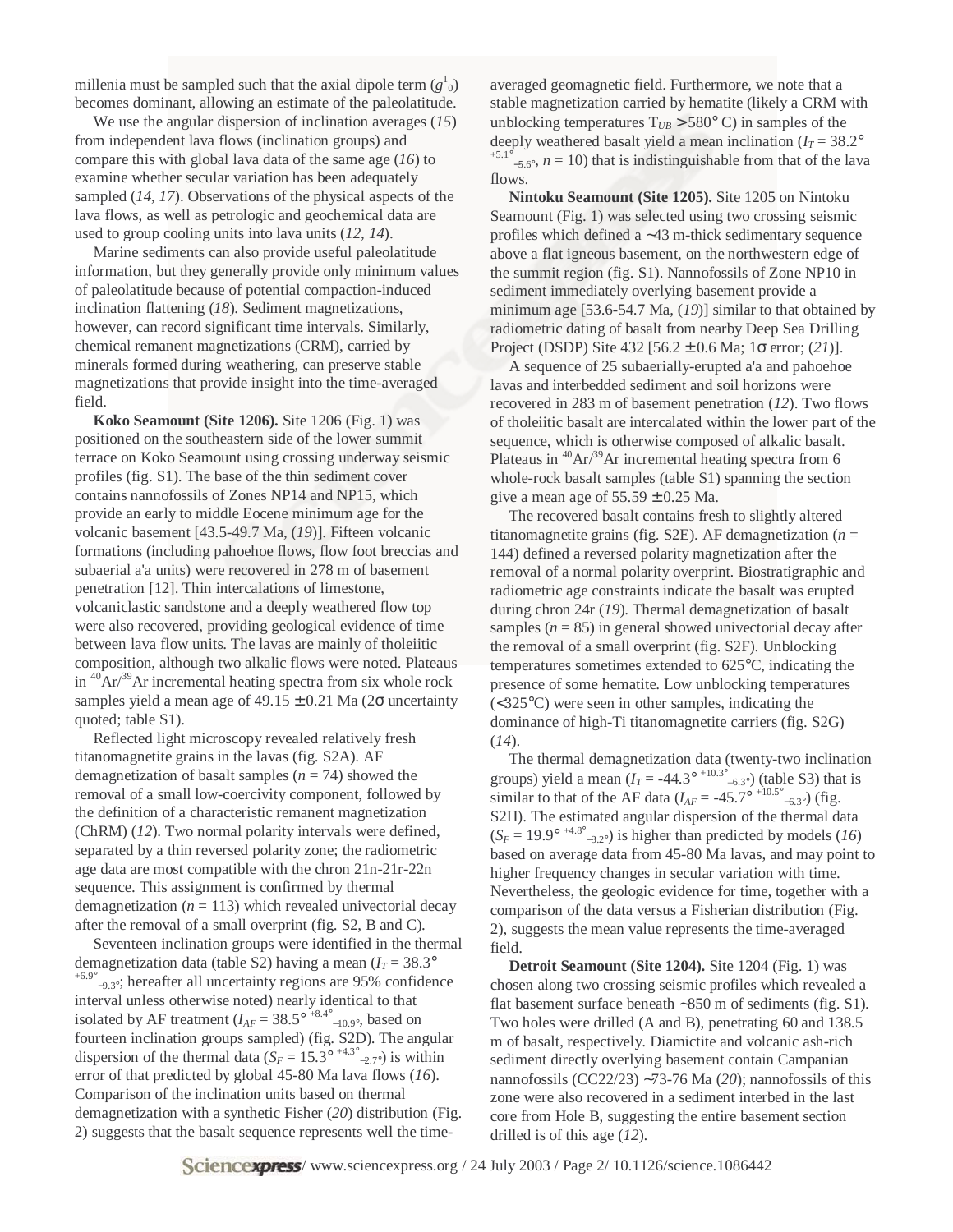The basement units are pillow lavas consisting of multiple lobes (that are sometimes separated by calcareous sediment) intercalated with a 46-m-thick interval of massive lava (diabase) and a 10-m-thick hyaloclastite lapilli breccia interval (*12*). The basalt has undergone low temperature alteration, consistent with late stage seafloor weathering.  $^{40}Ar/^{39}Ar$  incremental heating spectra from 4 whole-rock basalt samples and a feldspar separate failed to show plateaus in the step-heating ages. Total fusion apparent ages range from 33 to 58 Ma indicating variable loss of radiogenic  $^{40}Ar$ (table S1).

Reflected light microscopy showed a dominance of titanomaghemite in basalt samples (fig. S2I). Linear decay during AF demagnetization was observed in only ∼ 70% of the samples examined (Hole A:  $n = 9$ ; Hole B:  $n = 39$ ). In these cases a normal polarity magnetization was defined (*12*). Thermal demagnetization, however, revealed a clear two component structure in many samples (*14*). A reversed polarity component was defined at low unblocking temperatures ( $T_{UB}$  = 100°C - 275-350°C) while a normal polarity component was defined at higher temperatures (fig. 2J,K). We interpret the high  $T_{UB}$  component as the primary magnetization because it is the only magnetization seen in the least altered rocks after the removal of viscous components; we believe the reversed polarity component is a later magnetization carried by titanomaghemite.

We identify only a single inclination unit in Hole A. Thermal demagnetization data  $(n = 10)$  yield a mean inclination ( $I_T = 64.5^{\circ}$ <sup>+10.2°</sup><sub>-19.0°</sub>) that differs from that observed by AF treatment  $(I_{AF} = 55.5^{\circ}$  <sup>+6.8°</sup><sub>-8.3°</sub>) presumably because the latter fails to separate the two components of magnetization. Based on a lithofacies succession in Hole B (*12*), we identify 5 inclination groups. Our thermal results (*n*  $=$  36) indicate a mean inclination of 60.1<sup>+5.2°</sup> -5.5°,  $(I_{AF} = 58.9$ °<br><sup>+5.8°</sup> has ad an AE data) for Hala B (table SA, fig. S2L)  $^{+5.8^{\circ}}$ <sub>−6.4°</sub>, based on AF data) for Hole B (table S4, fig. S2L). Angular dispersion estimates are low  $(S_F = 3.1^{\circ}$  <sup>+2.0°</sup><sub>-0.9°</sub>), and at face value suggest that the sequence does not adequately sample secular variation (Fig. 2). However, we note that rather than random directions, AF and thermal demagnetization of breccia samples often revealed a consistent normal polarity direction, similar to that of the basalt flows. This observation, together with the presence of titanomaghemite, suggests that CRM's might be important at this site.

**Detroit Seamount (Site 1203).** Site 1203 (Fig. 1) on Detroit Seamount was located in an area of flat basement imaged in three crossing seismic lines (fig. S1). A thick (462 m) pelagic sedimentary sequence overlies basement. Eighteen compound lava flow units and 14 volcaniclastic sedimentary interbeds were drilled in 453 m of basement penetration (*12*). Nannofossils of Zone CC22 were identified in sedimentary beds within the basement sequence, indicating an age of 75- 76 Ma  $(12)$ . Plateaus in <sup>40</sup>Ar $/39$ Ar incremental heating spectra from 3 whole-rock basalt samples and 2 feldspar separates (table S1) yield a mean age of  $75.82 \pm 0.62$  Ma.

The upper part of the basement sequence is nonvesicular pillow lavas and thick sparsely vesicular pahoehoe lava

flows. These lavas were deposited far from eruptive centers at relatively shallow depths (fig. S1). The lower part of the sequence is dominated by highly vesicular compound pahoehoe lavas (up to 65 m thick) but also contains pillow lavas and hyaloclastite, indicative of shallow marine to subaerial environments. Tholeiitic to transitional basalt dominates the section, but some alkali basalt is intercalated in the lower sequence. This occurrence of alkalic lavas is unexpected; it may indicate the interfingering of volcanoes in different stages of evolution, as can be seen today between Mauna Loa and Mauna Kea on Hawaii.

The lavas have a range of magnetic mineralogies, from relatively fresh titanomagnetite to grains showing titanomaghemitization (fig. S2M). AF demagnetization of most of the basalt ( $n = 199$ ) and sediment ( $n = 34$ ) samples examined showed a stable single component of normal polarity after removal of a low coercivity (<10 mT) overprint (*12*). In the two uppermost flows, AF demagnetization patterns were more complex, indicating the presence of additional, unresolved components. Titanomaghemite, detected by reflected light microscopy, is common in the upper flows.

Thermal demagnetization data of lava  $(n = 87)$  (fig. S2N) and sediment samples  $(n = 28)$  (fig. S2O) mostly showed univectorial decay after the removal of a small overprint at low unblocking temperatures. In the two uppermost flows of the sequence, however, a distinct reversed component of magnetization was isolated ( $T_{UB} = \sim 100^{\circ}C$  to 250-325°C), before definition of a normal polarity magnetization at higher temperatures. As in the Site 1204 basalts, we interpret the higher T<sub>UB</sub> magnetization as the primary remanence.

Thermal demagnetization results from lava samples (sixteen inclination groups) yield a mean  $(I_T = 48.6^{\circ}$  <sup>+7.0°</sup> -<sub>10.6°</sub>; table S5) similar to that calculated from the AF data (*IAF*  $=50.0^{\circ}$  <sup>+7.3°</sup> <sub>-10.6°</sub>, for 14 inclination units, excluding the uppermost lava flows; fig. S2P). The estimated angular dispersion of the thermal demagnetization data  $(S_F = 18.4^\circ)$  $^{+6.9^{\circ}}$ <sub>-3.7°</sub>) is slightly higher than that expected from global lava flow data (*16*) (Fig. 2). The inclination average from AF demagnetization of sediment samples  $(I_{AF} = 54.7^{\circ}$ <sup>+3.1°</sup> –6.4°) (12, 14) is confirmed by thermal demagnetization ( $I_T = 53.2^\circ$ )  $^{+5.0^{\circ}}$ <sub>-11.4</sub>°), and is somewhat steeper than the basalt mean.

**Paleolatitude history.** The inclination groups, averaged by site, form a progressive sequence of decreasing paleolatitudes with time (Fig. 3) that is inconsistent with the fixed-hotspot hypothesis. We did not recover coral reef material north of Koko Guyot (nor find evidence of such material as sedimentary debris). This is consistent with the idea that the hotspot was once located farther north, beyond the latitudinal zone supporting reef growth (*22*).

Four data sets are now available from Detroit Seamount based on thermal demagnetization (Fig. 3). Lava emplacement may have been less frequent at Site 884 relative to the other sites due to its flank position. The Site 1204 (Hole B) lavas record a low angular dispersion, but these rocks might carry a CRM, explaining the agreement of their mean inclination with that of the Site 884 basalt section and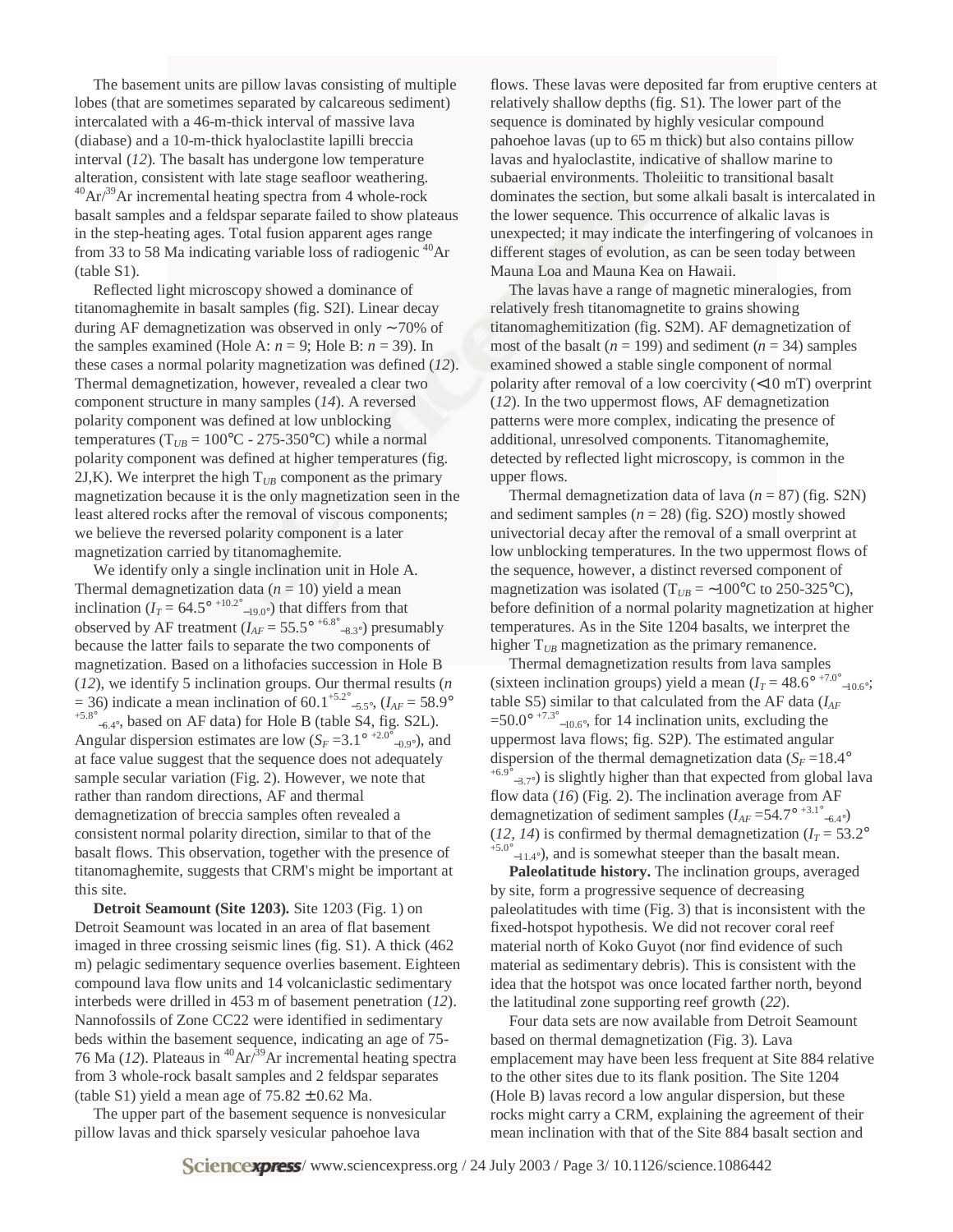the Site 1203 sediments. Because of potential inclination shallowing, the mean inclination from the Site 1203 sediments should be a minimum. This suggests further that the mean derived from the basalts at the same site is shallower because the available lavas underepresent higher inclination values.

We consider two scenarios; one in which the paleomagnetic results from the Site 884 basalts, 1204 (Hole B) basalts and Site 1203 sediments best represent the field (paleolatitude model A,  $I_T = 56.5^{\circ}$  <sup>+12.4°</sup> –<sub>12.6°</sub>, N = 3) and another in which we combine all the individual basalt inclination units from Detroit Seamount into a mean  $(I_T =$ 52.9°  $+3.7^\circ$ <sub>-6.9°</sub>, N = 32) (Model B). Using either model, the paleolatitude and age data yield average rates (Model A: 57.7  $\pm$  19.2 mm yr<sup>-1</sup>; Model B: 43.1  $\pm$  22.6 mm yr<sup>-1</sup>) that are consistent with the hypothesis that the Hawaiian hotspot moved rapidly southward from 81 to 47 Ma (*10*). The values are consistent with updated estimates of hotspot motion based on independent relative plate motions (*5*). Both paleolatitude models suggest that most of the motion occurred at times older than the time of the Hawaiian-Emperor bend (Model A, > 44 Ma; Model B, > 43 Ma). This is further supported by the mean paleolatitude value from Koko Seamount (based on both thermoremanent magnetizations and CRMs) that is only 2.5° north of the fixed hotspot prediction.

**Modeling of Hotspot Motion.** Crust ages available from marine magnetic anomalies, radiometric age data from drill sites and geochemical data (*23*), indicate that the Hawaiian hotspot was close to a spreading ridge during the formation of Detroit Seamount (*24*). Hence asthenospheric channeling of the plume (e.g. *25*) from a position to the south toward a more northerly ridge could have played some role in the difference between the paleomagnetic data and the prediction of the fixed hotspot model. The monotonic age progression of lavas recovered from Detroit to Koko Seamounts, however, leads us to believe that this potential channeling of plume material was limited to the region at, or north of Detroit Seamount. Furthermore, the similarity of the Hawaiian-Emperor chain with the Louisville chain of the South Pacific argues against asthenospheric channeling as the sole cause of the paleolatitude progression.

We examine whether the observed paleolatitude motion can be explained by a geodynamic model of the interaction of a plume with large scale mantle flow. The flow calculation (*26*) requires a mantle density and viscosity model and a surface velocity boundary condition (*14*). A tomography model is used to infer mantle density variations (*27*) and a viscosity structure based on an optimized fit to the geoid (with additional constraints from heat flow) (*28*) is employed. Both moving and fixed (*29*–*30*) plume sources that originate at the top of the low-viscosity layer at the base of the mantle are considered (*14*).

Fast motion occurs when a conduit is sheared and tilted in the large-scale flow and the tilted conduit rises to the surface aided by a large-scale upwelling. Thus, in these models, fast hotspot motion correspond to slower mantle flow rates (∼10 to 20 mm yr<sup>−</sup><sup>1</sup> ). Most computations (*26*) yield a hotspot

motion of 5-10° towards the south to southeast during the past 100 million years. It is possible to achieve a good fit to the paleomagnetic data, because the age of the initiation of the Hawaii hotspot is unknown (and can hence be used as a free parameter). For the moving source model, southward motion tends to be faster if an earlier plume origin is assumed. However, plume initiation ages from 180 Ma to 120 Ma (which imply the significant subduction of volcanic edifices older than the oldest extant seamount, Meiji guyot) generally yield the best fits. For the fixed source model, the computed hotspot motion consists of two distinct phases. During the first phase, which lasts 100-150 m.y., southward motion can be rapid. The second phase begins when the first conduit elements that arise from the fixed source reach the surface. The computed hotspot motion is slow during the second phase and, in the example shown (Fig. 4), somewhat toward the north (*14*).

Overall, the results of the large-scale flow modeling approach described above are consistent with the Leg 197 paleomagnetic data. Potentially important differences are in the total motion predicted since ∼80 Ma [14], and in the need in the modeling results for a change in plate motion at or near the time of the bend. A plate motion change is not required by the paleomagnetic data, although a small change is not excluded.

**Implications of Hotspot Motion.** The hotspot motion defined by the new paleomagnetic and radiometric age data has implications for a wide variety of issues, including true polar wander (TPW) (*31*), the morphology of the past geomagnetic field, and the history of plate motions. Some investigators (e.g. *32*) have proposed that as much as 30° of TPW (rotation of the entire solid earth) has accumulated during the last 200 million years. But a fixed hotspot reference frame is used to define TPW in these studies. The data presented here, together with other tests (e.g. *33-34*), indicate TPW has been overestimated; the Earth has been relatively stable with respect to the spin axis since the Early Cretaceous. Similarly, some changes in the morphology of the geomagnetic field with time (*35*) that have relied on fixed hotspots to anchor data from global sites are probably artificial. One recent analysis that has not relied on the fixed hotspot reference frame has called for a significant axial octopole contribution  $(g^3)_0$  to the time averaged field [36]. This conclusion is controversial, but if correct it would imply that our paleolatitude calculations underestimate the true hotspot motion.

Backtracking the position of early Tertiary and older Pacific basin sites, an essential aspect of some paleoclimate and tectonic studies, requires rethought as prior efforts have also relied on fixed hotspots. The northerly position of the Late Cretaceous Hawaiian hotspot (*24*) casts doubt on the southern option for the Kula-Farallon ridge [a plate configuration that is typically called upon to create high rates of northward transport for tectonostratigraphic terranes in Alaska and British Columbia (*37*–*38*)].

The fixed hotspot interpretation of the Hawaiian-Emperor bend implies that huge plates can undergo large changes in

**Sciencexpress**/www.sciencexpress.org / 24 July 2003 / Page  $4/10.1126$ /science.1086442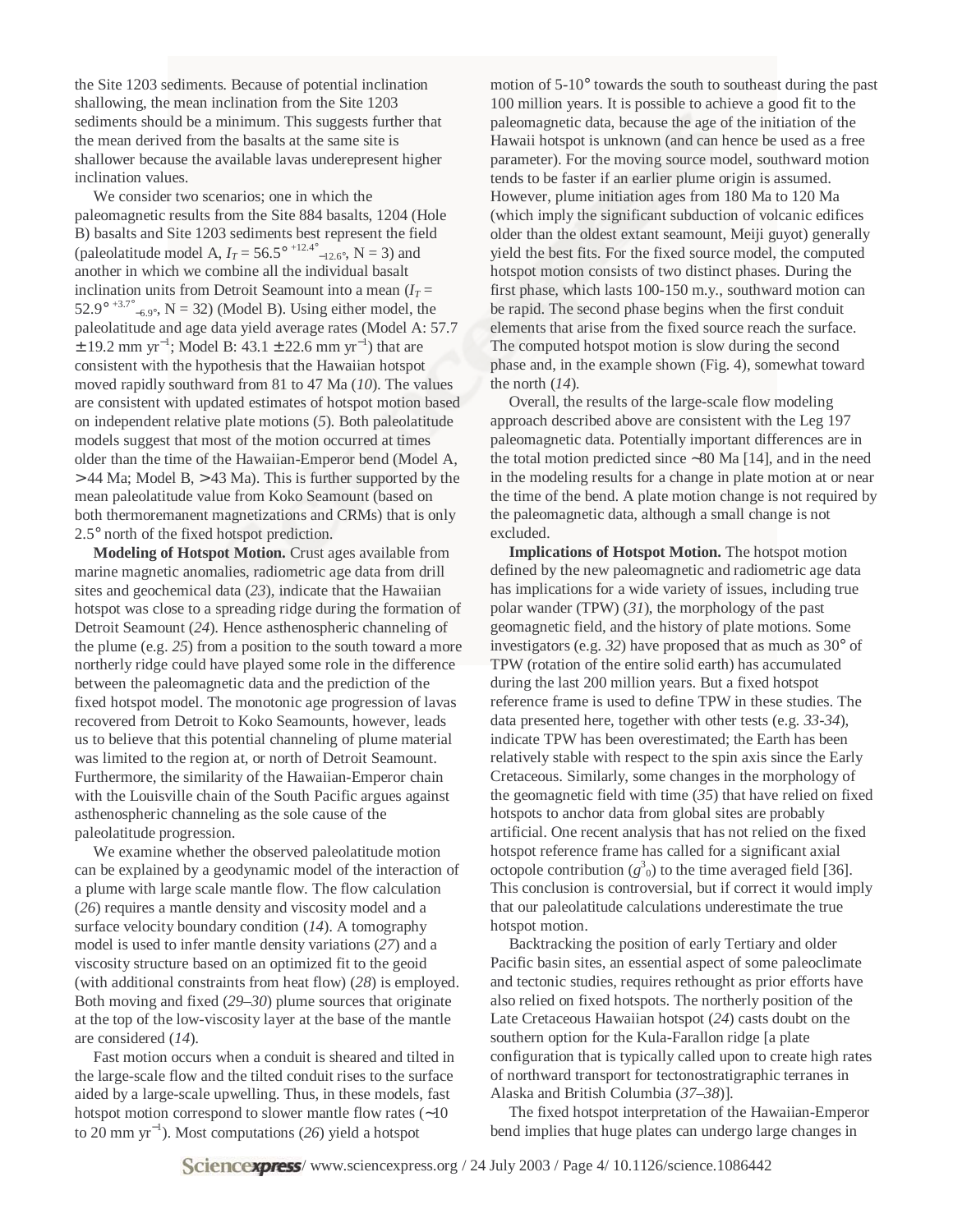direction rapidly. But such changes cannot be associated with internal buoyancy forces (e.g. subducting slabs) because these require many millions of years to develop. This has led to the suggestion that plate boundary forces might be responsible (*39*). The new paleolatitude and radiometric age data (*9*) suggest that changes of plate motion at the time of the Hawaiian-Emperor bend were much smaller and more gradual than previously thought. Given the central role the Hawaiian-Emperor bend has played as an example of plate motion change, these observations now question whether major plates can undergo large changes in direction rapidly, and whether plate boundary forces alone can play a dominant role in controlling plate motion.

The similarity of the Hawaiian and Louisville hotspot tracks implies that the motion we are tracking by the new paleomagnetic data is of large scale. This Late Cretaceous to early Tertiary episode of hotspot motion was not isolated; motion of the Atlantic hotspots relative to those in the Pacific occurred at similar rates during mid-Cretaceous times (*40*). These data sets indicate a much more active role of mantle convection in controlling the distribution of volcanic islands. At times, it is this large scale mantle convection that is the principal signal recorded by hotspot tracks.

#### **References and Notes**

- 1. J. T. Wilson, *Canadian Jour. Physics* **41**, 863 (1963).
- 2. W. J. Morgan, *Nature* **230**, 42 (1971).
- 3. P. Molnar, T. Atwater, *Nature* **246**, 288 (1973).
- 4. P. Molnar, J. Stock, *Nature* **327**, 587 (1987).
- 5. C. A. Raymond, J. M. Stock, S. C. Cande, in *The History and Dynamics of Global Plate Motions*, vol. 121 of *Geophysical Monograph Series*, M. A. Richards, R. G. Gordon, R. D. van der Hilst Eds. (American Geophysical Union, Washington, DC, 2000), p. 359.
- 6. V. DiVenere, D. V. Kent, *Earth Planet. Sci. Lett.* **170**, 105 (1999).
- 7. T. Atwater, in *The Eastern Pacific Ocean and Hawaii*, vol. N of *The Geology of North America*, E. L. Winterer, D. M. Hussong, R. W. Decker, R. W. Eds. (Geological Society of America, Boulder, CO, 1989), pp. 21–72.
- 8. I. O. Norton, *Tectonics* **14**, 1080 (1995).
- 9. W. D. Sharp, D. A. Clague, *EOS, Trans. Am. Geophys. Union* **83**, F1282 (2002).
- 10. J. A. Tarduno, R. D. Cottrell, *Earth Planet. Sci. Lett.* **153**, 171 (1997).
- 11. M. Kono, *Init. Rep. Deep Sea Drill. Proj.* **55**, 737 (1980).
- 12. J. A. Tarduno et al., *Init. Rep., Proc. Ocean Drill Prog.* (Ocean Drilling Program, College Station, TX, 2002), vol. 197.
- 13. R. D. Mueller, W. R. Roest, J.-Y. Royer, L. M. Gahagan, J. G. Sclater, *J. Geophys. Res.* **102**, 3211 (1997).
- 14. Material and methods are available as supporting material on *Science* Online.
- 15. P. L. McFadden, A. B. Reid, *Geophys. J.R. Astron. Soc.* **69**, 307 (1982).
- 16. P. L. McFadden, R. T. Merrill, M. W. McElhinny, S. Lee, *J. Geophys. Res.* **96**, 3923 (1991).
- 17. A. V. Cox, *Geophys. J.R. Astron. Soc.* **20**, 253 (1970).
- 18. J. A. Tarduno, *Geophys. Res. Lett.* **17**, 101 (1990).
- 19. W. A. Berggren, D. V. Kent, C. C. Swisher III, M.-P. Aubry, *S.E.P.M. (Soc. Sediment. Geol.) Spec. Publ. No. 54* (1995), p. 129.
- 20. R. A. Fisher, *Proc. R. Soc. London A* **217**, 295 (1953).
- 21. G. B. Dalrymple, M. A. Lanphere, D. A. Clague, *Init. Rep. Deep Sea Drill Proj.* **55**, 659 (1980).
- 22. J. McKenzie, D. Bernoulli, S. O. Schlanger, *Init. Rep. Deep Sea Drill Proj.* **55**, 415 (1980).
- 23. R. A. Keller, M. R. Fisk, W. M. White, *Nature* **405**, 673 (2000).
- 24. R. D. Cottrell, J. A. Tarduno, *Tectonophysics* **362**, 321 (2003).
- 25. C. J. Ebinger, N. H. Sleep, *Nature* **395**, 788 (1998).
- 26. B. Steinberger, *Geochem. Geophys. Geosyst.* **3**, 10.1029/2002GC000334 (2002).
- 27. T. W. Becker, L. Boschi, *Geochem, Geophys. Geosys.* **3**, 10.129/ 2001GC000168 (2002).
- 28. B. M. Steinberger, A. R. Calderwood, paper presented at European Geophysical Society XXVI General Assembly, Nice, France, 25–30 March 2001.
- 29. A. M. Jellinek, M. Manga, *Nature* **418**, 760 (2002).
- 30. A. Davaille, F. Girard, M. Le Bars, *Earth Planet. Sci. Lett.* **203**, 621 (2002).
- 31. P. Goldreich, A. Toomre, *J. Geophys. Res.* **74**, 2555 (1969).
- 32. J. Besse, V. Courtillot, *J. Geophys. Res.* **107**, 10.1029/2000JB000050 (2002).
- 33. J. A. Tarduno, A. V. Smirnov, *Earth Planet. Sci. Lett.* **184**, 549 (2001).
- 34. J. A. Tarduno, A. V. Smirnov, *Earth Planet. Sci. Lett.* **198**, 5533 (2002).
- 35. R. A. Livermore, F. J. Vine, A. G. Smith, *Geophys. J.R. Astron. Soc.* **79**, 939 (1984).
- 36. R. Van der Voo, T. H. Torsvik, *Earth Planet. Sci. Lett.*, **187** 71 (2001).
- 37. D. C. Engebretson, A. V. Cox, R. G. Gordon, *GSA Spec. Pap.* **206** 1-59, (1985).
- 38. H.-P. Bunge, S. P. Grand, *Nature* **405**, 337 (2000).
- 39. M. A. Richards, C. Lithgow-Bertelloni, *Earth Planet. Sci. Lett.* **137**, 19 (1996).
- 40. J. A. Tarduno, J. Gee, *Nature* **378**, 477 (1995).
- 41. This research used samples provided by ODP, which is sponsored by the US National Science Foundation (NSF) and participating countries under management of Joint Oceanographic Institutions Inc. We thank the scientific and operational parties of Leg 197 for their contributions at sea, and the staff of ODP-Texas A&M University for their technical support. Funding for this research was provided by NSF. We also thank Pavel Doubrovine, Gwen Olton, Dan Sinnett and Allyson O'Kane for assistance with magnetic measurements.

#### **Supporting Online Material**

www.sciencemag.org/cgi/content/full/1086442/DC1 Materials and Methods Figs. S1 and S2

**Sciencexpress**/www.sciencexpress.org / 24 July 2003 / Page 5/ 10.1126/science.1086442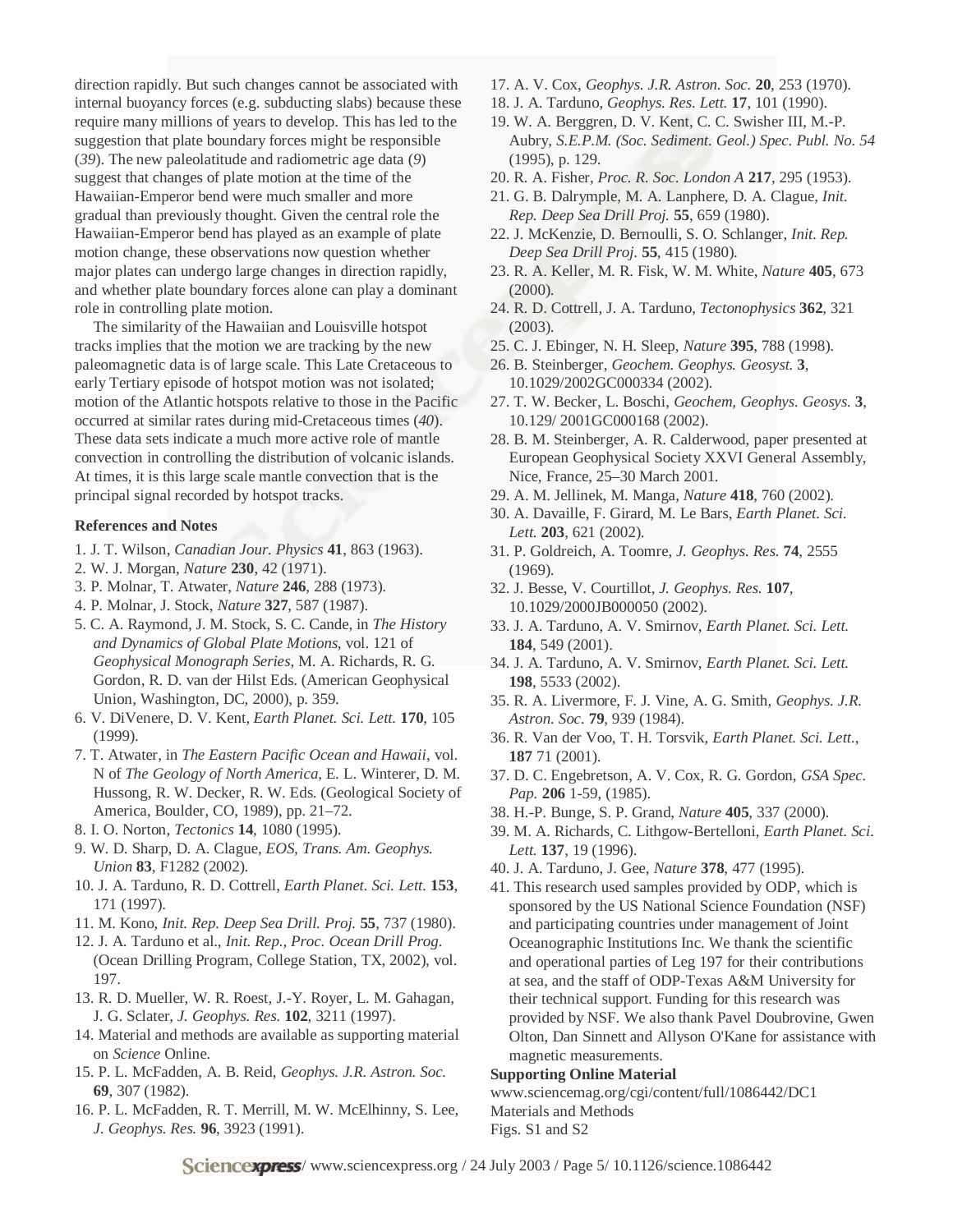### Tables S1 to S5

5 May 2003; accepted 8 July 2003 Published online 24 July 2003; 10.1126/science.1086442 Include this information when citing this paper.

**Fig. 1.** Hawaiian-Emperor chain shown with Ocean Drilling Program Leg 197 sites (*12*) and marine magnetic anomaly identifications (*13*).

**Fig. 2.** Paleomagnetic inclination groups for Sites 1206 (**A**), 1205 (**B**), 1204 (**C**), and 1203 (**D**), based on thermal demagnetization data (blue) shown versus a synthetic Fisher distribution (purple) having the same mean as the experimental data and a dispersion predicted by global lava data (*16*). Latitude of Hawaii and mean sediment inclination value for Site 1203 (**D**) are also shown.

**Fig. 3.** (**A**) Paleolatitude data from ODP Leg 197 sites (1206, Koko Seamount; 1205, Nintoku Seamount; 1204B and 1203, Detroit Seamount), ODP Site 884 (Detroit Seamount) (*10*), and DSDP Site 433 (Suiko Seamount) [11]. Red: results of thermal demagnetization; blue: results of alternating field demagnetization. Result from 433 is based on AF and thermal data. Magenta: magnetization carried by hematite from weathered basalt from Site 1206. (**B**) Average paleolatitude value for Detroit Seamount (square) based on inclination groups derived from basalts of Sites 884, 1203 and 1204B (Model B, see text) plotted with select values from other seamounts (see **A**). Also shown is a least squares fit to the data (red) and several paleolatitude trajectories representing combinations of plate and hotspot motion.

**Fig. 4.** (**A**) Computed changes of hotspot latitude for fixedsource plume model [14] (continuous red lines) for plume initiation ages of 150, 160 and 170 Ma (upper to lower). Moving source model (*14*) results (dashed purple lines) are shown for plume initiation at 180, 170 and 160 Ma (upper to lower). Paleolatitude means for Koko, Nintoku, Suiko and Detroit Seamounts (see Fig. 3) are also shown. (**B**) Computed Hawaiian hotspot motion for fixed-source model (colored line), and tracks for fixed (continuous line; plume initiation at 160 Ma) and moving (dashed line; plume initiation at 170 Ma) source models. Tickmark interval is 10 Ma for both.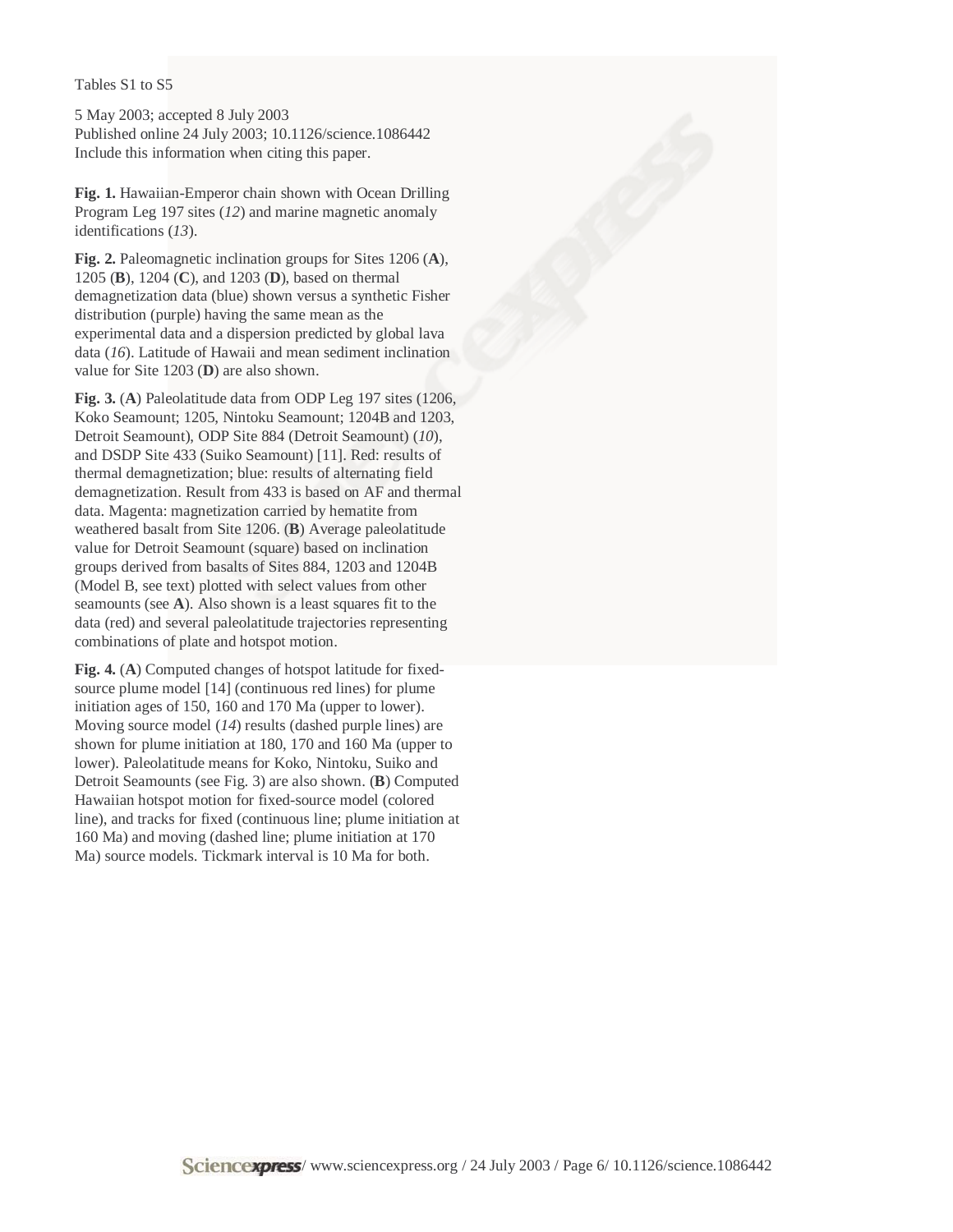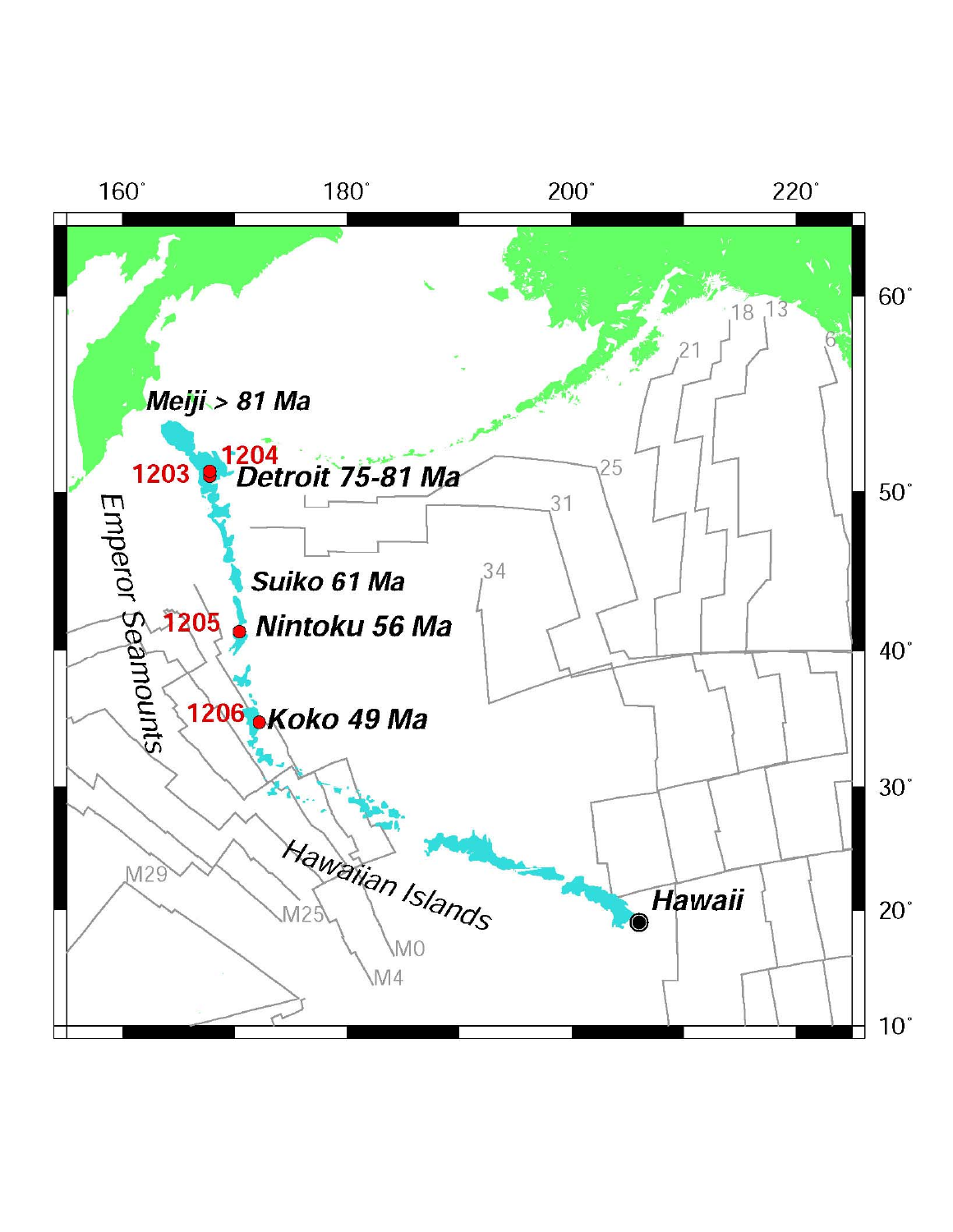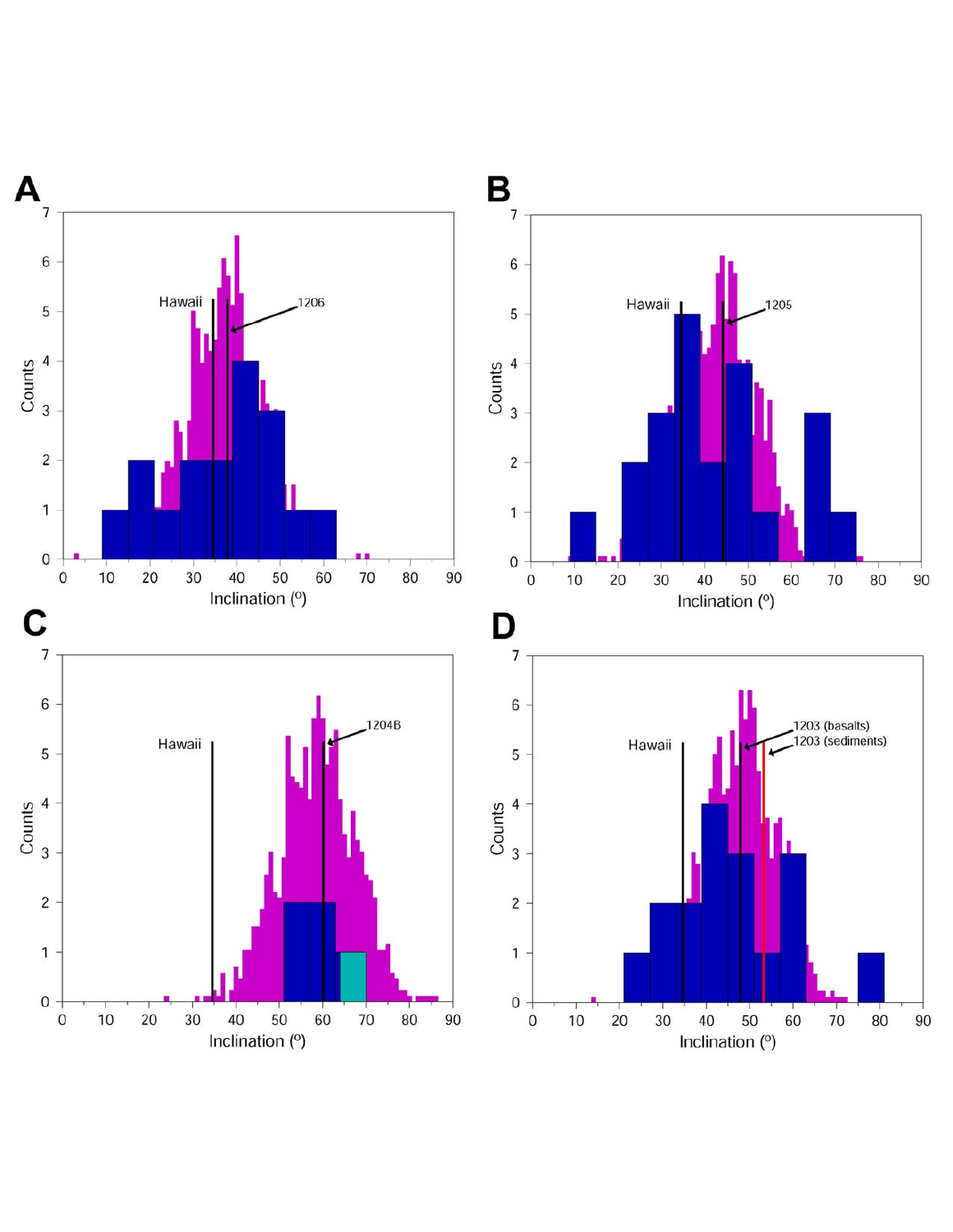